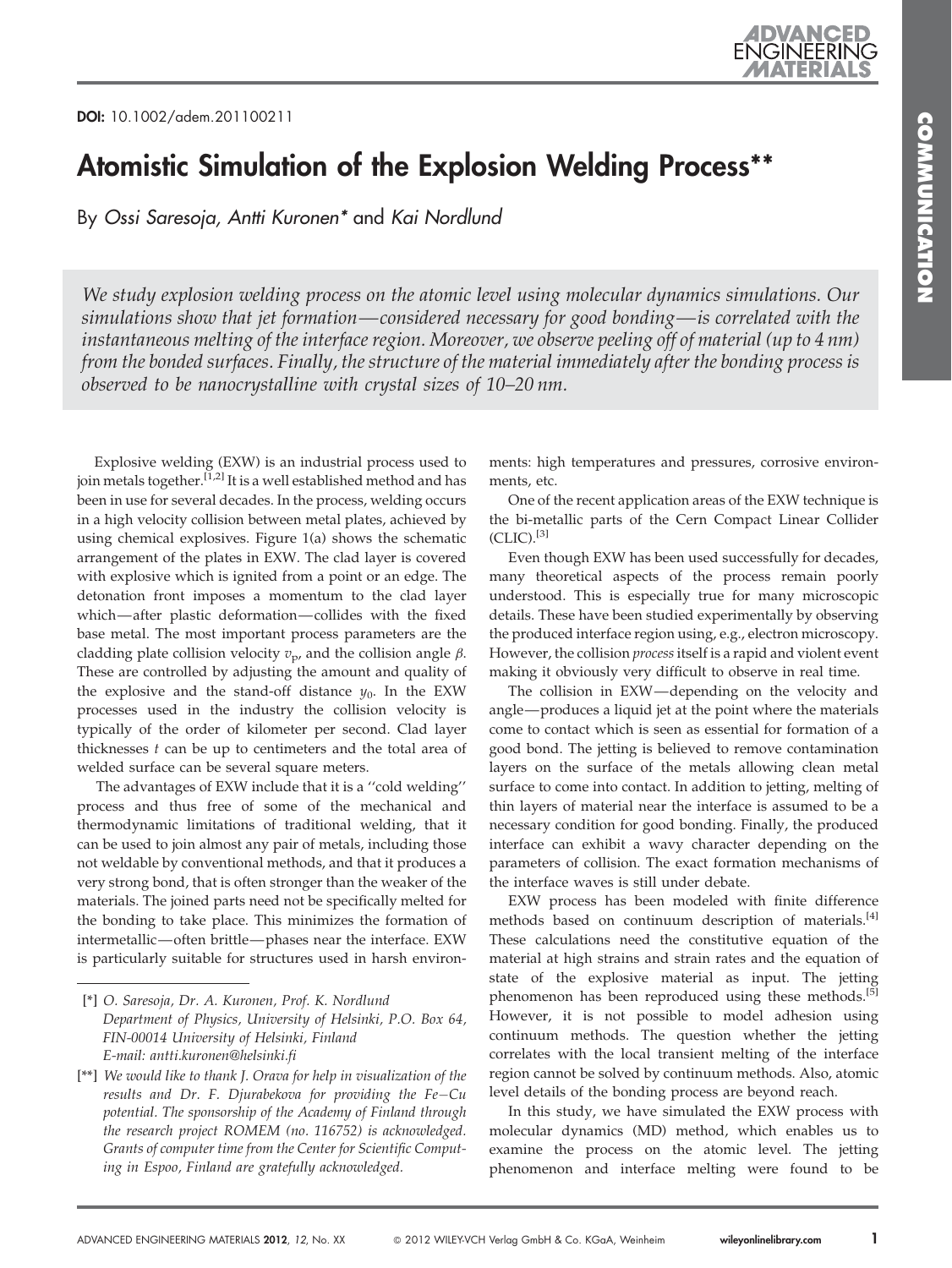



Fig. 1. (a)The principle of explosion welding. The clad layer with thickness t is initially at stand-off distance  $y_0$  from the base metal. The detonation front advances with velocity  $v_d$  causing the clad layer to collide with velocity  $v_p$  and at angle  $\beta$  with the base metal The welding point advances with velocity  $v_w$ . (b) Simulation setup. Metal slabs collide with velocities  $v_{c1}$  and  $v_{c2}$  and at angle  $\beta$ . The collision point advances with velocity  $v_w$ (c) Snapshot of EXW simulation. Vertical lines show the position of the slice for which the temperature profile is depicted in Figure 4.

correlated, such that jetting is only observed when the interface melts. The interfacial wave formation and the peeling off of atomic layers from the bonding surfaces were also observed in the simulations. A nanocrystalline structure was observed near the interface after bonding process.

## 1. Simulation Method

The EXW process was simulated using the MD method.<sup>[6]</sup> In this method, equations of motion of an ensemble of atoms interacting via a force model are integrated numerically to follow the time development of an atomic system. The simulation results in detailed atomic level information of the dynamics of the system. Being a computationally heavy method, the time scale in MD simulations is restricted to no more than tens of nanoseconds and the system size up to  $10<sup>9</sup>$ atoms. The MD method is widely used in materials research in studies where the atomic level modeling is needed.<sup>[7]</sup>

In this work, the code PARCAS<sup>[8,15,16]</sup> was used in the simulations. It has been previously used to model metal interfaces<sup>[9]</sup> and surfaces<sup>[10]</sup> and it has been optimized for large-scale parallel computations. The interaction model was an EAM-potential for Fe-Cu systems developed by Pasianot and Malerba to describe the thermodynamics of Fe-Cu alloys.[11] This potential also reproduced reasonable values for the Fe-Cu interface energy ( $\gamma = 3.0 \pm 0.9$  J $\cdot$  m<sup>-2</sup>) as calculated for spherical  $\alpha$ -Fe precipitates in Cu.

Table 1. Explosion welding simulations.

| $\beta$ [ $^{\circ}$ ] | $v_c$ [km $\cdot$ s <sup>-1</sup> ] | Jet            | Melting        |
|------------------------|-------------------------------------|----------------|----------------|
| 15                     | 1.5                                 | No             | N <sub>o</sub> |
| 15                     | 2.0                                 | N <sub>o</sub> | No             |
| 20                     | 1.5                                 | Yes            | Yes            |
| 25                     | 2.0                                 | Yes            | Yes            |
| 30                     | 1.0                                 | Beginning      | Yes            |
| 30                     | 1.5                                 | Yes            | Yes            |
|                        |                                     |                |                |

The simulation setup is show in Figure 1(b). Slabs of Fe and Cu collide with relative velocity (defined as  $v_c = |\mathbf{v}_{c1}| + |\mathbf{v}_{c2}|$ ) of 1–2 km $\cdot$  s<sup>-1</sup> at an oblique angle, as in typical experiments. The slabs were roughly 400 nm long and 50–100 nm thick. In the z-direction the system was very thin (roughly 4 nm) and periodic, mimicking an infinite system. The system contained roughly 20 000 000 atoms. The colliding surfaces were fcc (100) and bcc (100) for the Cu and Fe parts, respectively. All simulations were run until the Cu and Fe slabs were joined for their whole length. This was—depending on the collision angle and velocity—typically 70–120 picoseconds (ps). Table 1 lists the EXW parameters of simulations performed in this work.

Because Fe and Cu crystals have incommensurate unit cell sizes, the system size in the z-direction had to be chosen carefully so that the mismatch would not cause excessive stress in the slabs. One can fit 14 Fe unit cells and 11 Cu unit cells into the 4 nm thickness resulting in a mismatch of about 0.5%.

The initial temperature of the material was 0 K in earlier and 300 K in later simulations. The initial temperature was not observed to have a great effect on the outcome.

A few atomic layers at both ends of both slabs were fixed in the x-direction. In some earlier test simulations, in which the ends were not fixed, the whole system tended to stretch exceedingly in the x-direction sometimes almost breaking in half. The slabs used in the simulation are of course far thinner in the y-direction than in an actual macroscopic welding event and the presence of open boundaries above and below the weld line introduce distortion. The boundaries can, e.g., reflect the shock waves produced in the impact. To reduce these kind of effects absorbing boundary conditions were utilized. The boundary conditions consisted simply of a friction force applied to a layer of atoms close to the boundary. The force was proportional to the difference of the initial and current velocity. With a rough impedance matching the reflections are much weakened. The boundary conditions also act as a heat bath, cooling the system down. This mimics a larger system where the heat produced in the impact can be conducted away to more remote parts of the system.

## 2. Results

The simulations produced a welding process that was very similar to experiments. In particular, several simulations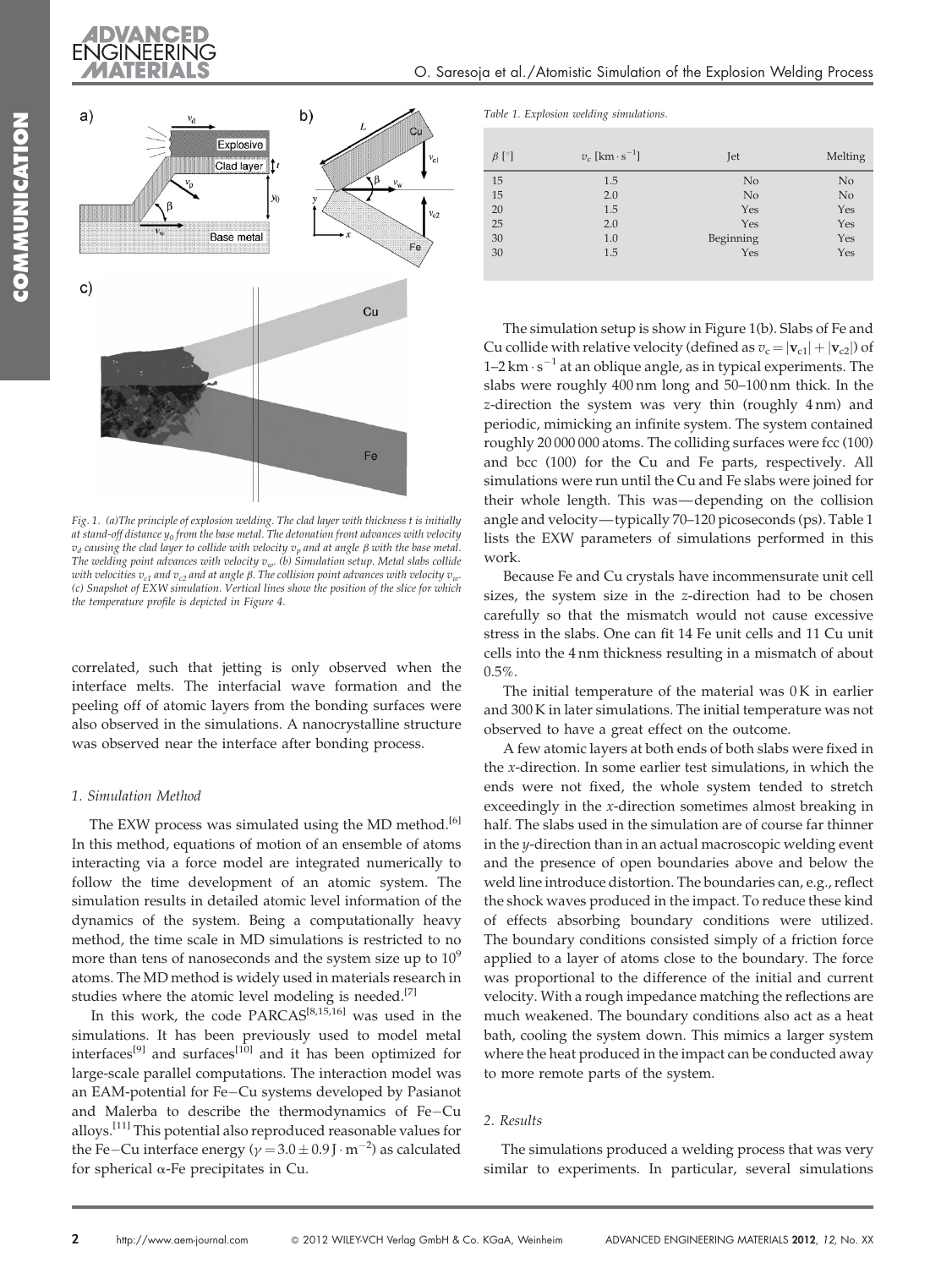

Fig. 2. On the left: flash X-ray images of jet formation in explosion welding. From Ref.<sup>[12]</sup> on the right: jet formation observed in the simulations. ( $\beta = 30^{\circ}$ ,  $v_c = 1.5 \, km \cdot s^{-1}$ ).

reproduced the jetting phenomenon which is believed to be essential for forming a good bond. Whether jetting is observed or not was found to depend on the velocity and angle of impact. In some simulations a wavy interface was produced similar to what one often observes in actual welding. Figure 2 shows an example of a jet observed in the simulation along with flash X-ray images from experiments.

Analysis of the temperature distributions (Figure 3) showed that jet formation seemed to be connected to a rise of temperature beyond the melting point of the material. Jet formation always occurred only after sufficient a rise in temperature. This supports the conclusion that small localized melting is necessary for jet formation. This is well in line with experimental indications that melting of thin layers of material at the interface is necessary to reach bonding.<sup>[13]</sup> According to Figure 3, the melting lasts of the order of 100 ps.

We also examined which atoms are expelled in the jet. It appears that up to 20 or 30 topmost atomic layers (about 4 nm) are peeled off from copper and iron surfaces, respectively. The thickness of the peeled off layer tended to grow and in a larger simulation more atomic layers would have probably been removed. This kind of process would scour the surface clean of any oxides, although there was no actual oxide layer present in the simulation.

After the collision phase was completed the system was left in a nanocrystalline state with typical crystallite sizes of

10–20 nm. Figure 4 shows the simulation system after it has been cooled down to 0 K temperature in order to ease the structural analysis. In EXW the velocities of the slabs are so large that stresses at the collision point are much larger than the material strength, and severe plastic deformation occurs, producing nanocrystalline structure. Severe plastic deformation is actually utilized in producing nanocrystalline materials.[13]

## 3. Conclusions

We have simulated the EXW process on an atomic level using MD computer simulations



Fig. 3. Upper part: time development of the temperature profile along a vertical slice in the center of the simulation sample. Black line shows the position of the Cu-Fe interface.  $(\beta = 30^{\circ}, v_c = 1.5 \text{ km} \cdot \text{s}^{-1})$ . Lower part: maximum temperature in the system as a function of time. Horizontal lines show the melting temperatures of Fe (1772 K) and Cu<br>(1330 K) predicted by the potential model used.<sup>[9]</sup> ( $\beta = 30^{\circ}$ ,  $v_c = 1.5$  km  $\cdot$  s<sup>-1</sup>).

with the same impact velocities and angles as in experiments. The results show jet formation, an increasingly fine grain size near the welded interface, and peeling off of the atom layers nearest to the interface, in agreement with experiments.



Fig. 4. Structure of the simulation system after welding and annealing. Darker regions show the boundaries nanocrystals and the thick dark line shows the position of the Cu-Fe interface. The system has been cooled to 0 K to make grains easy to separate.  $(\beta = 30^{\circ}, v_c = 1.5 \text{ km} \cdot \text{s}^{-1})$ .